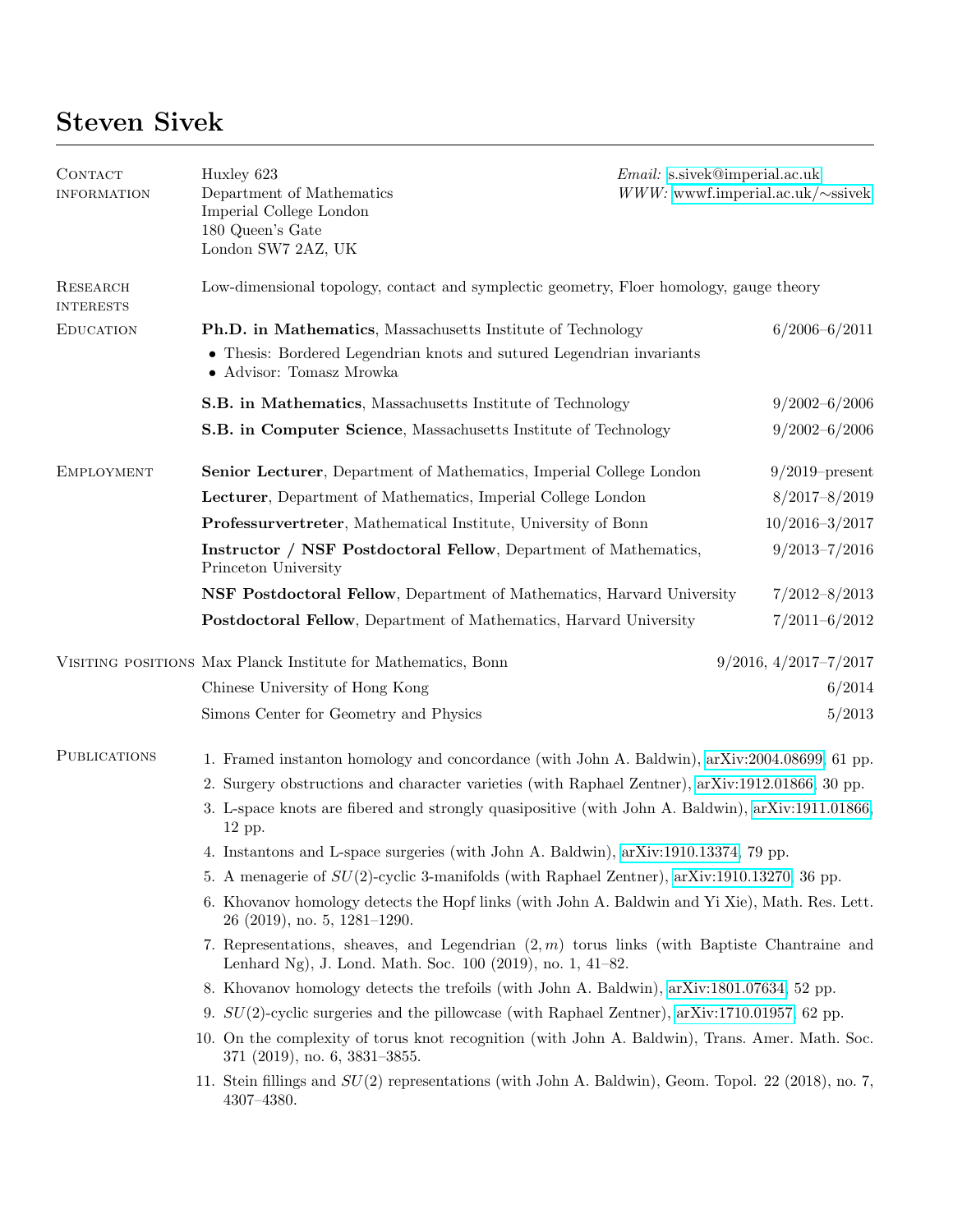- 12. On the equivalence of contact invariants in sutured Floer homology theories (with John A. Baldwin), Geom. Topol., to appear; [arXiv:1601.04973,](http://arxiv.org/abs/1601.04973) 63 pp.
- 13. The cardinality of the augmentation category of a Legendrian knot (with Lenhard Ng, Dan Rutherford, and Vivek Shende), Math. Res. Lett. 24 (2017), no. 6, 1845–1874.
- 14. Fillings of unit cotangent bundles (with Jeremy Van Horn-Morris), Math. Ann. 368 (2017), no. 3–4, 1063–1080.
- 15. Quasi-alternating links with small determinant (with Tye Lidman), Math. Proc. Cambridge Philos. Soc. 162 (2017), no. 2, 319–336.
- 16. Augmentations are sheaves (with Lenhard Ng, Dan Rutherford, Vivek Shende, and Eric Zaslow), Geom. Topol., to appear; [arXiv:1502.04939,](http://arxiv.org/abs/1502.04939) 109 pp.
- 17. Obstructions to Lagrangian concordance (with Christopher R. Cornwell and Lenhard Ng), Algebr. Geom. Topol. 16 (2016), no. 2, 797–824.
- 18. Contact structures and reducible surgeries (with Tye Lidman), Compositio Math. 152 (2016), no. 1, 152–186.
- 19. Instanton Floer homology and contact structures (with John A. Baldwin), Selecta Math. 22 (2016), no. 2, 939–978.
- 20. Invariants of Legendrian and transverse knots in monopole knot homology (with John A. Baldwin), J. Symplectic Geom. 16 (2018), no. 4, 959–1000.
- 21. A contact invariant in sutured monopole homology (with John A. Baldwin), Forum of Math. Sigma 4 (2016), e12, 82 pp.
- 22. Sutured ECH is a natural invariant (with Cağatay Kutluhan; appendix by C. H. Taubes), Mem. Amer. Math. Soc., to appear; [arXiv:1312.3600,](http://arxiv.org/abs/1312.3600) 62 pp.  $+$  appendix.
- 23. Naturality in sutured monopole and instanton homology (with John A. Baldwin), J. Differential Geom. 100 (2015), no. 3, 395–480.
- 24. Donaldson invariants of symplectic manifolds, Int. Math. Res. Not. 2015, no. 6, 1688–1716.
- 25. Monopole Floer homology and Legendrian knots, Geom. Topol. 16 (2012), no. 2, 751–779.
- 26. The contact homology of Legendrian knots with maximal Thurston-Bennequin invariant, J. Symplectic Geom. 11 (2013), no. 2, 167–178.
- 27. A bordered Chekanov-Eliashberg algebra, J. Topology 4 (2011), no. 1, 73–104.
- 28. On the  $S_n$ -modules generated by partitions of a given shape (with Daniel Kane), Electron. J. Combin. 15 (2008), #R111.
- 29. Some plethysm results related to Foulkes' conjecture, Electron. J. Combin. 13 (2006), #R24.

| AWARDS AND<br>HONORS | · Fellowship of the Higher Education Academy (FHEA)                                                                               | August 2019   |
|----------------------|-----------------------------------------------------------------------------------------------------------------------------------|---------------|
|                      | $\cdot$ NSF grant DMS-1506157 (\$159,464)                                                                                         | $2015 - 2016$ |
|                      | · NSF Mathematical Sciences Postdoctoral Research Fellowship (DMS-1204387)                                                        | $2012 - 2015$ |
|                      | Charles and Jennifer Johnson Prize, MIT Department of Mathematics<br>Awarded for an outstanding publication by a graduate student | 2011          |
|                      | · NSF Graduate Research fellow                                                                                                    | $2006 - 2011$ |
|                      | · National Defense Science and Engineering Graduate (NDSEG) fellow                                                                | $2006 - 2009$ |
|                      | · MIT Phi Beta Kappa                                                                                                              | 2006          |
|                      | ⋅ Rank 17–24, William Lowell Putnam Mathematics Exam                                                                              | 2005          |
|                      | Honorable mention in 2002 and 2004                                                                                                |               |
|                      | · Bronze medal, International Olympiad in Informatics                                                                             | 2001          |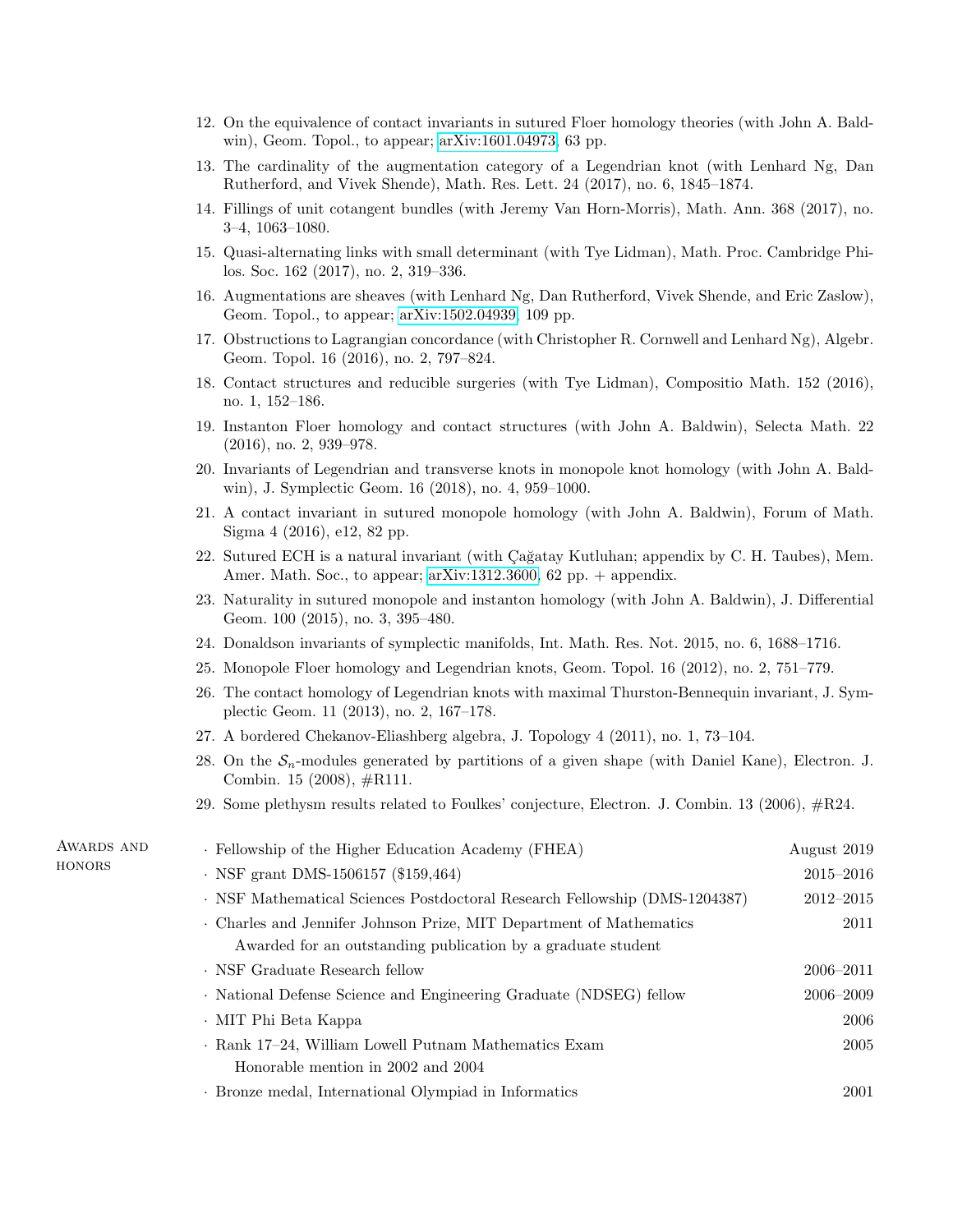| <b>TEACHING</b>      | · Analysis 1 (MATH40002), Imperial College                                                                           | Spring 2020          |
|----------------------|----------------------------------------------------------------------------------------------------------------------|----------------------|
|                      | . The Geometry of Curves and Surfaces (M3P5), Imperial College                                                       | Autumn 2017          |
|                      | · Symplectic Geometry (V5D3, graduate), University of Bonn                                                           | Winter $2016-17$     |
|                      | • Mapping Class Groups (S4D3, graduate seminar), University of Bonn                                                  | Winter 2016-17       |
|                      | · Linear Algebra (MAT202), Princeton University (two sections)                                                       | Spring 2016          |
|                      | Calculus II (MAT104), Princeton University (co-course head)                                                          | Fall $2015\,$        |
|                      | · Morse Theory (MAT983, junior seminar), Princeton University                                                        | Spring 2015          |
|                      | · Algebra I (MAT345), Princeton University                                                                           | Fall 2014            |
|                      | Contact 3-manifolds (3-week minicourse), Chinese University of Hong Kong                                             | June $2014$          |
|                      | · Multivariable Calculus (MAT201), Princeton University (co-course head)                                             | Spring 2014          |
|                      | · Multivariable Calculus (MAT201), Princeton University                                                              | Fall 2013            |
|                      | Contact Geometry in 3 Dimensions (Math 273, graduate), Harvard University                                            | Spring 2012          |
|                      | · Linear Algebra (18.06), MIT (recitation instructor)                                                                | Fall 2009            |
| <b>INVITED TALKS</b> | · Nearly Carbon Neutral Geometric Topology 2020 (conference), nengt.org                                              | June $1-14$ , $2020$ |
|                      | · Low-dimensional topology, University of Oxford                                                                     | January 7, 2020      |
|                      | · Arbeitstagung on foliations and 3-manifolds, Universität Regensburg                                                | October 25, 2019     |
|                      | · Pseudoholomorphic curves and gauge theory in low-dimensional topology<br>(LMS Durham symposium), Durham University | August 23, 2019      |
|                      | · Frontiers in Floer homology, Boston College                                                                        | July 29, 2019        |
|                      | · Institut Camille Jordan (Lyon), Séminaire Géométries                                                               | June 7, 2019         |
|                      | · California Institute of Technology, Geometry and topology seminar                                                  | April 17, 2019       |
|                      | · Symplectix seminar, Institut Henri Poincaré, Paris                                                                 | February 8, 2019     |
|                      | Clifford Lectures (conference), Tulane University                                                                    | January 25, 2019     |
|                      | Gauge Theory and Applications (conference), Regensburg, Germany                                                      | July 23, 2018        |
|                      | · Gauge Theory and Applications (summer school), 4-hour minicourse,<br>Regensburg, Germany                           | July 17-20, 2018     |
|                      | · Université libre de Bruxelles, Geometry seminar                                                                    | March 6, 2018        |
|                      | · University of Glasgow, Geometry and topology seminar                                                               | February $5, 2018$   |
|                      | Computation in geometric topology, University of Warwick                                                             | December 15, 2017    |
|                      | · Nantes-Orsay seminar on symplectic and contact geometry, Nantes                                                    | December 8, 2017     |
|                      | · Imperial College, Geometry and topology seminar                                                                    | December 1, 2017     |
|                      | · University of Oxford, Topology seminar                                                                             | November 27, 2017    |
|                      | . University of Cambridge, Differential geometry and topology seminar                                                | November 15, 2017    |
|                      | · Universität Regensburg, LKS-Seminar                                                                                | November 9, 2017     |
|                      | · Durham University, Pure maths colloquium                                                                           | October 30, 2017     |
|                      | · Low dimensional topology and gauge theory, Casa Matemática Oaxaca                                                  | August 9, 2017       |
|                      | · Max Planck Institute for Mathematics, Mini-workshop on instantons (2 talks)                                        | July 25, 2017        |
|                      | · Low dimensional topology on Skye, Isle of Skye, Scotland                                                           | June 16, 2017        |
|                      | . University at Buffalo, Geometry and topology seminar                                                               | May 12, 2017         |
|                      | · Berlin-Hamburg symplectic geometry seminar, HU Berlin                                                              | April 24, 2017       |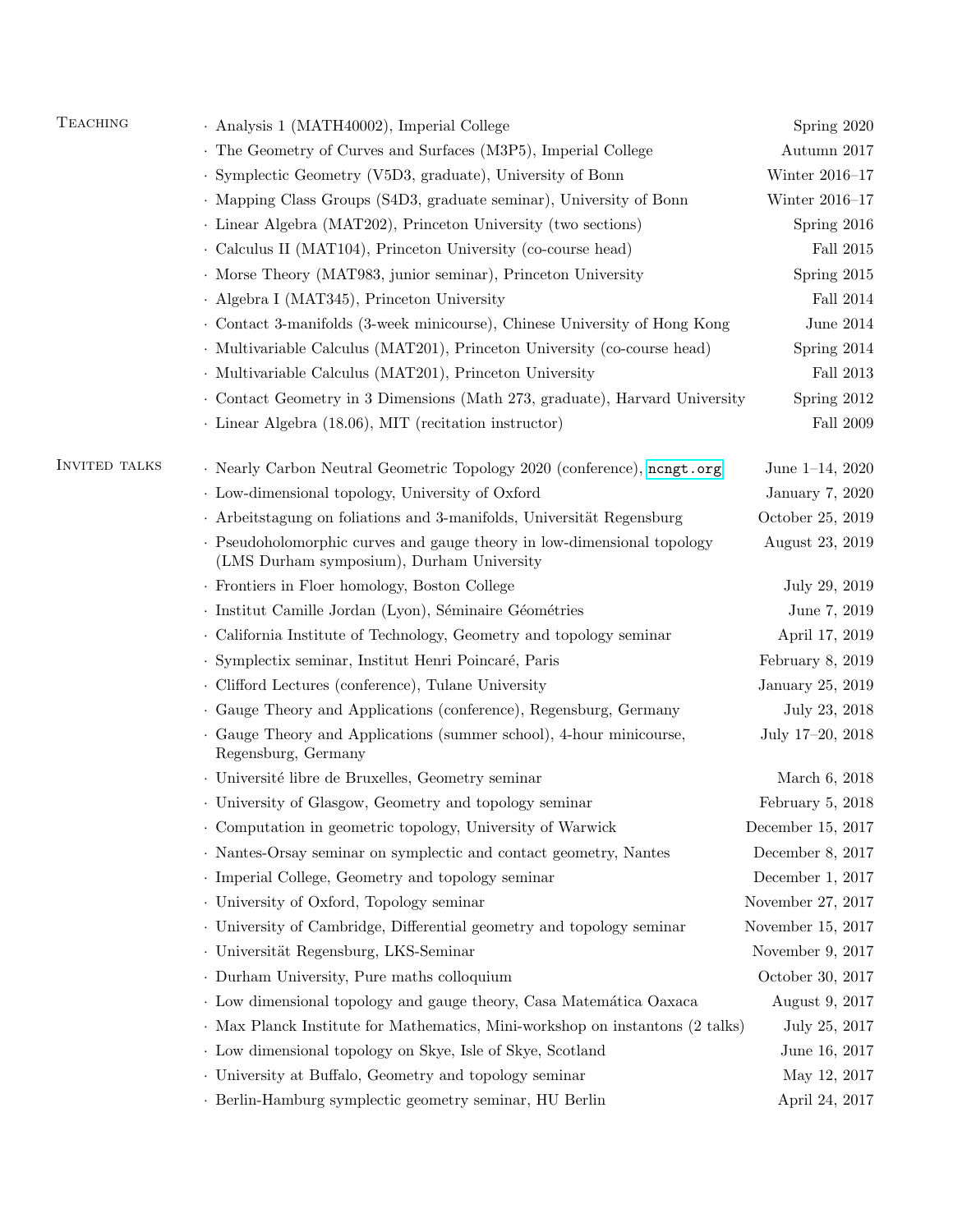| · Universität Heidelberg, Über-Seminar "Physikalische Mathematik"                                                                                    | February 13, 2017  |
|------------------------------------------------------------------------------------------------------------------------------------------------------|--------------------|
| · Workshop on contact and symplectic topology (CAST), Université de Nantes                                                                           | January 28, 2017   |
| · Universität München, Oberseminar Geometrie                                                                                                         | December 13, 2016  |
| · Universität Regensburg, Oberseminar Globale Analysis                                                                                               | November 9, 2016   |
| . Max Planck Institute for Mathematics, Bonn, Topology seminar                                                                                       | October 24, 2016   |
| . 12th William Rowan Hamilton Geometry & Topology Workshop,<br>Hamilton Mathematics Institute, Trinity College Dublin                                | August 25, 2016    |
| Interactions of gauge theory with contact and symplectic topology in<br>dimensions 3 and 4, Banff International Research Station                     | March 24, 2016     |
| · University of Wisconsin, Colloquium                                                                                                                | January 28, 2016   |
| . University of Washington, Colloquium                                                                                                               | January 25, 2016   |
| · University of Toronto, Colloquium                                                                                                                  | January 21, 2016   |
| · Michigan State University, Colloquium                                                                                                              | January 18, 2016   |
| · University of California, San Diego, Colloquium                                                                                                    | January 12, 2016   |
| · University of Illinois at Urbana-Champaign, Colloquium                                                                                             | January 11, 2016   |
| · Boston College, Colloquium                                                                                                                         | December 17, 2015  |
| . University of Texas at Austin, Geometry seminar                                                                                                    | December 15, 2015  |
| . University of Michigan, Geometry seminar                                                                                                           | December 11, 2015  |
| · University of Pennsylvania, Colloquium                                                                                                             | December 9, 2015   |
| · Rice University, Colloquium                                                                                                                        | December 8, 2015   |
| · University of Minnesota, Colloquium                                                                                                                | December 3, 2015   |
| · University of Southern California, Colloquium                                                                                                      | November 23, 2015  |
| . University of Notre Dame, Colloquium                                                                                                               | November 17, 2015  |
| . AMS Fall Central Sectional Meeting, Special session on geometric<br>perspectives in knot theory, Chicago, IL                                       | October 3, 2015    |
| · Rutgers University, Seminar on geometry, symmetry, and physics                                                                                     | September 24, 2015 |
| · Columbia University, Symplectic Geometry, Gauge Theory, and<br>Categorification Seminar                                                            | September 18, 2015 |
| Conference on "Geometry and topology of symplectic 4-manifolds",<br>University of Massachusetts Amherst                                              | April 24–26, 2015  |
| · Brandeis University, Topology seminar                                                                                                              | April 23, 2015     |
| . AMS Spring Western Sectional Meeting, Special session on contact<br>geometry and low-dimensional topology, Las Vegas, NV                           | April 18-19, 2015  |
| LA Topology Seminar (joint seminar for Caltech, UCLA, and USC), UCLA                                                                                 | April 6, 2015      |
| . AMS Spring Eastern Sectional Meeting, Special session on geometric<br>structures on low-dimensional manifolds and their invariants, Washington, DC | March 7-8, 2015    |
| · Stony Brook University, Topology seminar                                                                                                           | February 19, 2015  |
| · Princeton University, Topology seminar                                                                                                             | February 12, 2015  |
| · Rutgers University, Geometric analysis seminar                                                                                                     | February $3, 2015$ |
| • PATCH seminar (joint seminar for Bryn Mawr, Haverford, Penn, Temple)                                                                               | November 21, 2014  |
| . University of Texas at Austin, Geometry seminar                                                                                                    | November 13, 2014  |
| . University of Virginia, Geometry seminar                                                                                                           | October 7, 2014    |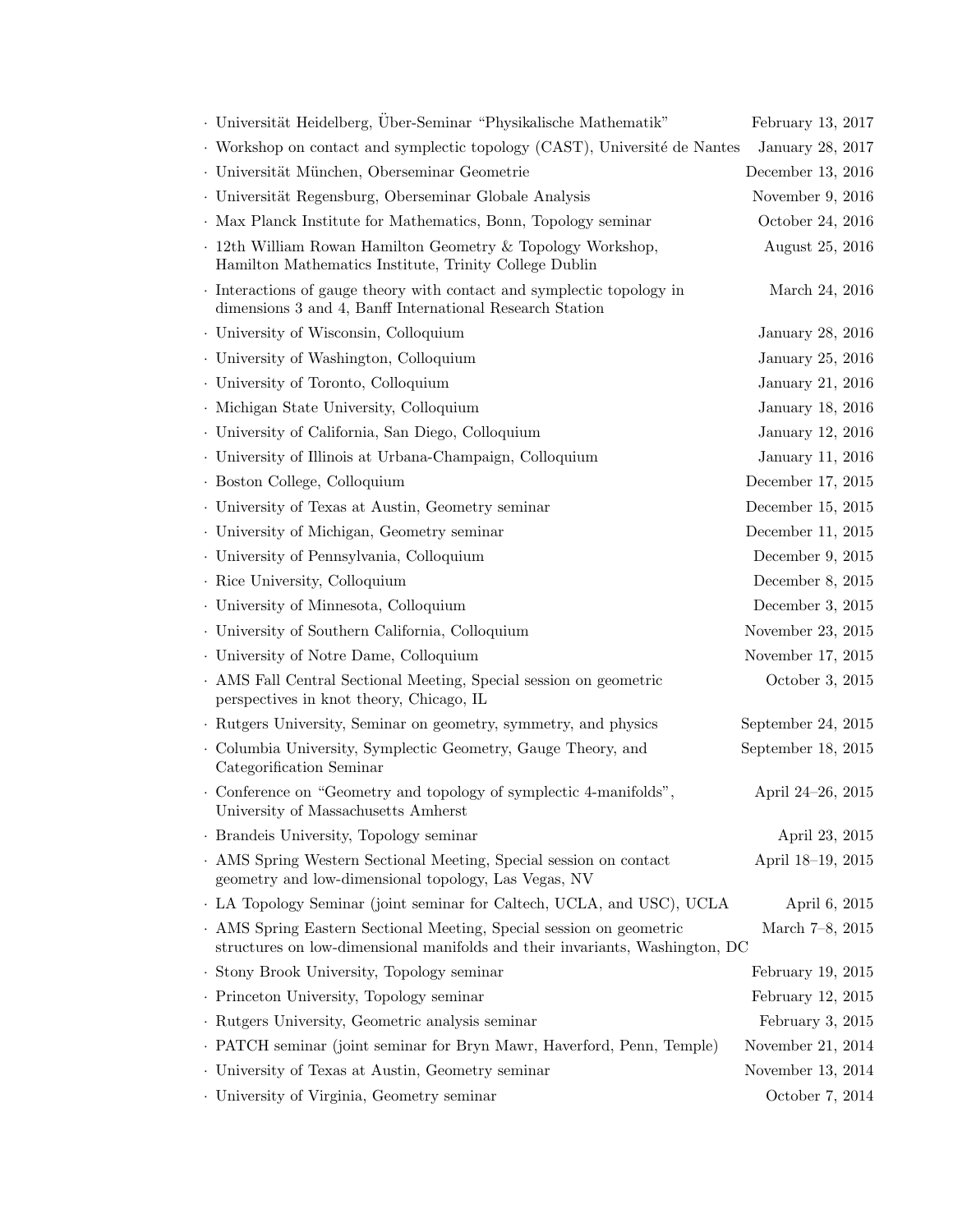| Chinese University of Hong Kong (6-hour minicourse plus 3 research talks)                                                                     | June 9-27, 2014      |
|-----------------------------------------------------------------------------------------------------------------------------------------------|----------------------|
| . AMS Spring Eastern Sectional Meeting, Special session on invariants in<br>low-dimensional topology, Baltimore, MD                           | March 29–30, 2014    |
| · Institute for Advanced Study, Princeton U./IAS Symplectic Geometry Seminar                                                                  | March 5, 2014        |
| · Harvard University, Gauge Theory and Topology Seminar                                                                                       | January 31, 2014     |
| . Duke University, Duke-UNC Topology Seminar                                                                                                  | December 3, 2013     |
| . University at Buffalo, Geometry and Topology Seminar                                                                                        | November 1, 2013     |
| · Princeton University, Topology Seminar                                                                                                      | September 26, 2013   |
| · Canadian Undergraduate Mathematics Conference, Montreal, plenary speaker                                                                    | July 13, 2013        |
| . Simons Center for Geometry and Physics, Topology Seminar                                                                                    | May 16, 2013         |
| . University of Massachusetts Amherst, Geometry and Topology Seminar                                                                          | February 26, 2013    |
| · Louisiana State University, Topology Seminar                                                                                                | January 30, 2013     |
| . AMS Fall Eastern Sectional Meeting, Special session on symplectic and<br>contact topology, Rochester, NY                                    | September 23, 2012   |
| CAST Summer School and Conference, Rényi Institute of Mathematics,<br>Budapest, Hungary                                                       | July 9-20, 2012      |
| · Gökova Geometry/Topology Conference, Gökova, Turkey                                                                                         | May 28-June 2, 2012  |
| · 2012 Georgia Topology Conference                                                                                                            | May 9-13, 2012       |
| · Stony Brook University, Topology Seminar                                                                                                    | May 3, 2012          |
| · Boston College, Geometry/Topology Seminar                                                                                                   | March 22, 2012       |
| • Duke University, Geometry/Topology Seminar                                                                                                  | February 27, 2012    |
| • Columbia University, Symplectic Geometry, Gauge Theory, and<br>Categorification Seminar                                                     | November 11, 2011    |
| · Université de Montréal, Symplectic Topology Seminar                                                                                         | October 10, 2011     |
| LA Topology Seminar (joint seminar for Caltech, UCLA, and USC),<br>California Institute of Technology                                         | September 30, 2011   |
| · UCLA, Topology Seminar                                                                                                                      | September 28, 2011   |
| • Harvard University, Gauge Theory and Topology Seminar                                                                                       | September 23, 2011   |
| . AMS Spring Southeastern Section Meeting, Special session on low dimensional<br>topology and contact and symplectic geometry, Statesboro, GA | March 12, 2011       |
| · University of Massachusetts Amherst, Geometry and Topology Seminar                                                                          | March 1, 2011        |
| · Harvard University, Gauge Theory and Topology Seminar                                                                                       | February 18, 2011    |
| · Symplectic geometry - celebrating the work of Simon Donaldson,<br>Newton Institute, Cambridge                                               | August 14–18, 2017   |
| · Kylerec 2017: Symplectic fillings of contact manifolds, Truckee, CA                                                                         | May 19-25, 2017      |
| · Engel structures, American Institute of Mathematics, San Jose, CA                                                                           | April 17-21, 2017    |
| · Summer school on symplectic topology, sheaves and mirror symmetry,<br>Institut de Mathématiques de Jussieu                                  | June 27-July 8, 2016 |
| · Perspectives in topology and geometry of 4-manifolds, Dubrovnik, Croatia                                                                    | June $6-10$ , $2016$ |
| · Summer school on moduli problems in symplectic geometry, IHES                                                                               | July 6-17, 2015      |
| Exas Geometry and Topology Conference, University of Texas at Austin November 14–16, 2014                                                     |                      |

 ${\bf CONFERENCES}$  $\mathtt{ATTENDED}$